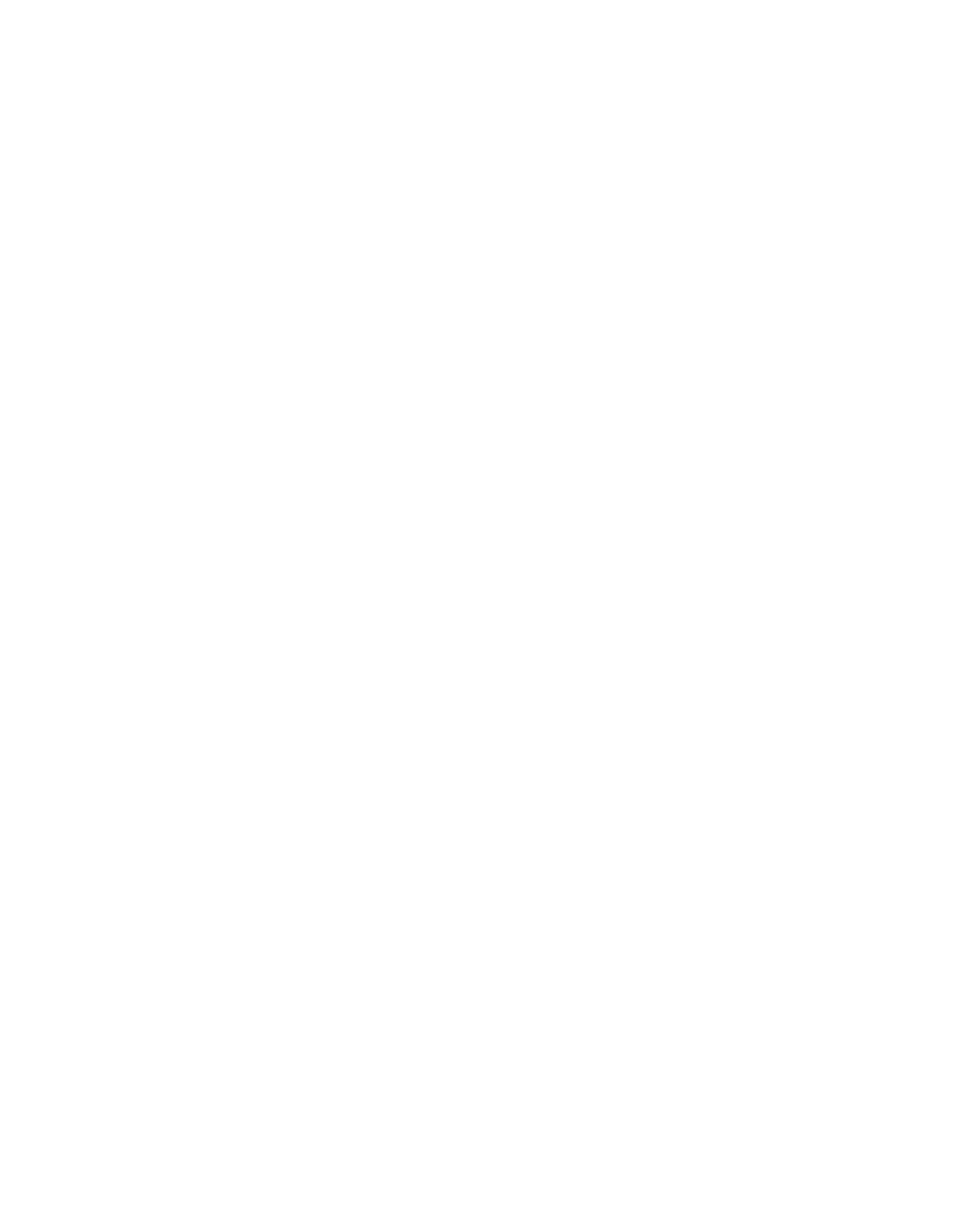

# **OFFICE OF T H E C ITY A UDITOR COLORADO S PRINGS , C OLORADO**

# 12‐17 City of Colorado Springs and Colorado Springs Utilities Claims Reserve Fund and  $$

*Purpose* 

The purpose of this audit was to comply with Section 1.5.602 (I) of the City Code which requires the City Auditor to conduct an examination at least once every two years to determine that the Claims Reserve and Workers' Compensation Fund was utilizing proper underwriting techniques, utilizing sound funding procedures, maintaining adequate reserves, following claims procedures, and following appropriate accounting practices.

# *Highlights*

We concluded that the proper underwriting techniques, claims procedures, and accounting practices were followed in the management and operation of the Claims Liability Reserve and Workers' Compensation Funds. General Liability Claims funding procedures and liabilities accrued were considered adequate for both the City and Colorado Springs Utilities.

Although City Code required funding of the Workers' Compensation Fund, required funding levels were not clear. The City and Colorado Springs Utilities administered the requirement in a way that funding was available when claims were due. However, contributions were not made in an amount to fund the full amount of claim liabilities recorded, so an unfunded liability existed. If contributions could not be made in a given year, the general fund would have to cover the difference.

At the end of 2010, the City Workers' Compensation Net Asset balance would cover 26% of all outstanding claims. Colorado Springs Utilities Net Asset balance would cover 52% of outstanding claims as of December 31, 2010.

*(Continued on page 2)* 

## *Management Response*

Responses were only requested from the City, which administers the Workers' Compensation program. Management was in general agreement with the observations. See detailed responses in the report.

#### *Recommendations*

- 1) System administration functions should not be performed by the Acting Risk Manager, or log reports should be reviewed by the Risk Manager's Supervisor.
- 2) Risk Management should obtain a third party Service Organization Control Report from the software vendor assuring information technology controls are adequate to secure and protect data. The contract with the software vendor should be updated and extended.
- 3) The Acting Risk Manager should review general liability claims before checks are processed, review checks returned to adjusters, and assign claims to adjusters, to ensure all claims are valid.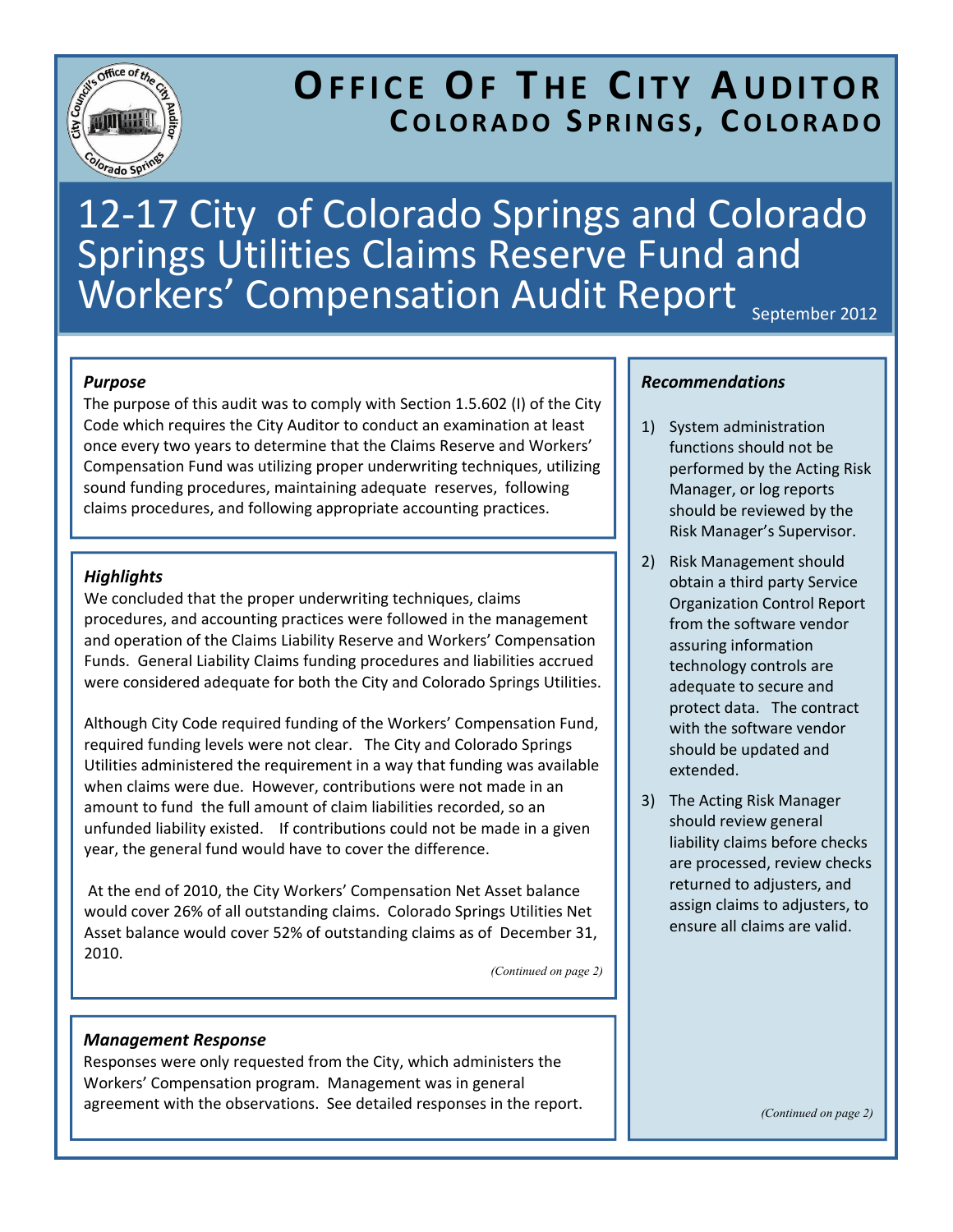# 12-17 City of Colorado Springs and Colorado Springs Utilities Claims Reserve Fund and Workers' Compensation Audit Report

September 2012

During the course of our audit, we identified areas where we believe internal control can be strengthened or other opportunities for improvement exist.

*(Recommendations continued from page 1) (Highlights continued from page 1)* 

#### *Opportunity for Improvement*

- 1. City Council may wish to consider revising the code to better define whether adequate funding for Workers' Compensation included funding for claims incurred but not yet payable.
- 2. City Code required the City Auditor to examine the Workers' Compensation and Claims Liability fund at least once every two years. Consideration could be given to revising this code requirement to limit the scope of the review to funding adequacy or to conduct an examination based on a risk assessment.

The audit was conducted in a manner that meets or exceeds the International Standards for the Professional Practice of Internal Auditing, a part of the Professional Practices Framework promulgated by the Institute of Internal Auditors, with the exception of the requirements under standards 1312 and 1321 to obtain an external quality assurance review once every five years. We do not believe this non‐compliance impacted the quality of our audit.

> **City Council's Office of the City Auditor City Hall 107 North Nevada Avenue Suite 200 Mail Code 1542 Colorado Springs CO 80901‐1575 Tel 719‐385‐5991 Fax 719‐385‐5699 Reporting Hotline 719‐385‐2387 www.SpringsGov.com/OCA**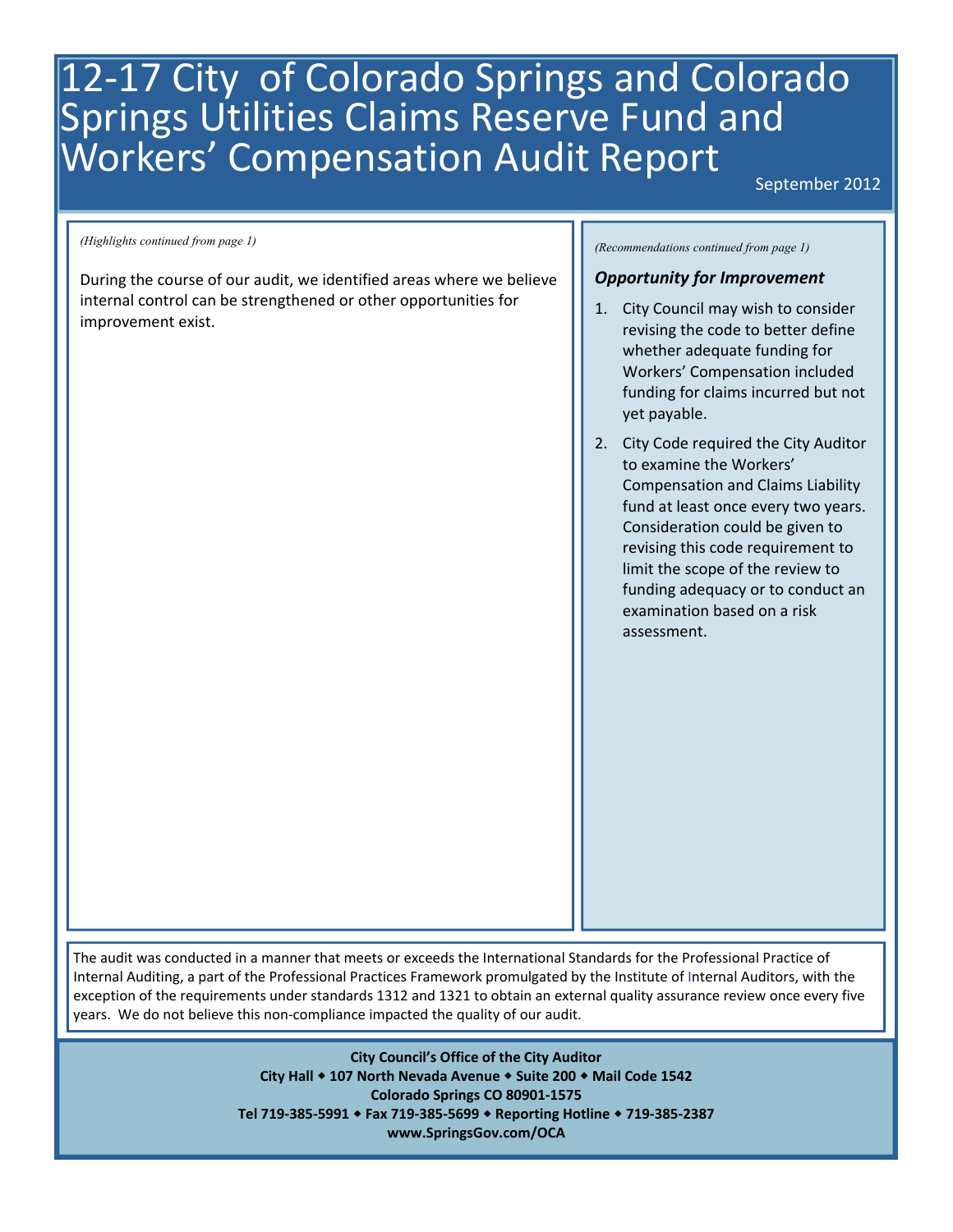

Date: September 5, 2012

To: President Hente, President Pro Tem Martin, and Members of City Council

Re: 12-17 City of Colorado Springs & Colorado Springs Utilities Claims Reserve and Workers' Compensation Funds Audit

We conducted an audit of the City of Colorado Springs (City) and Colorado Springs Utilities Liability Claims Reserve and Workers' Compensation Self-Insurance Funds. Our audit focused on the period from January 1, 2009, through December 31, 2010.

The purpose of this audit was to review the Claims Reserve and Workers' Compensation Self-Insurance Funds to determine whether proper underwriting techniques, sound funding procedures, loss reserves, claims procedures, and accounting practices were being followed in the management and operations of these funds.

We concluded that the proper underwriting techniques, claims procedures, and accounting practices were followed in the management and operation of the General Liability Reserve and Workers' Compensation Funds. General Liability Claims funding procedures and loss reserves were considered adequate for both the City and Colorado Springs Utilities.

The Total Net Assets of the Workers' Compensation Fund combined was (\$4.4 million) as of December 31, 2010. While the City's portion of the Net Assets excluding Outstanding Claims has improved, Outstanding Claims have steadily increased. This leaves the City's portion of the deficit Net Assets at (\$3.5 million).

Colorado Springs Utilities portion of the Net Assets, (\$.9 million), has decreased since 2005.

During the course of our audit, we identified three areas where we believe internal control could be strengthened.

As always, feel free to contact me if you have any questions.

Sincerely,

at perter

Denny Nester, MBA, CPA, CIA, CGFM, CFE, CGAP City Auditor

cc: Steve Bach, Mayor Laura Neumann, Chief of Staff, City of Colorado Springs

> **City Council's Office of the City Auditor City Hall 107 North Nevada Avenue Suite 200 Mail Code 1542 Colorado Springs CO 80901-1575 Tel 719-385-5991 Fax 719-385-5699 Reporting Hotline 719-385-2387 www.SpringsGov.com/OCA**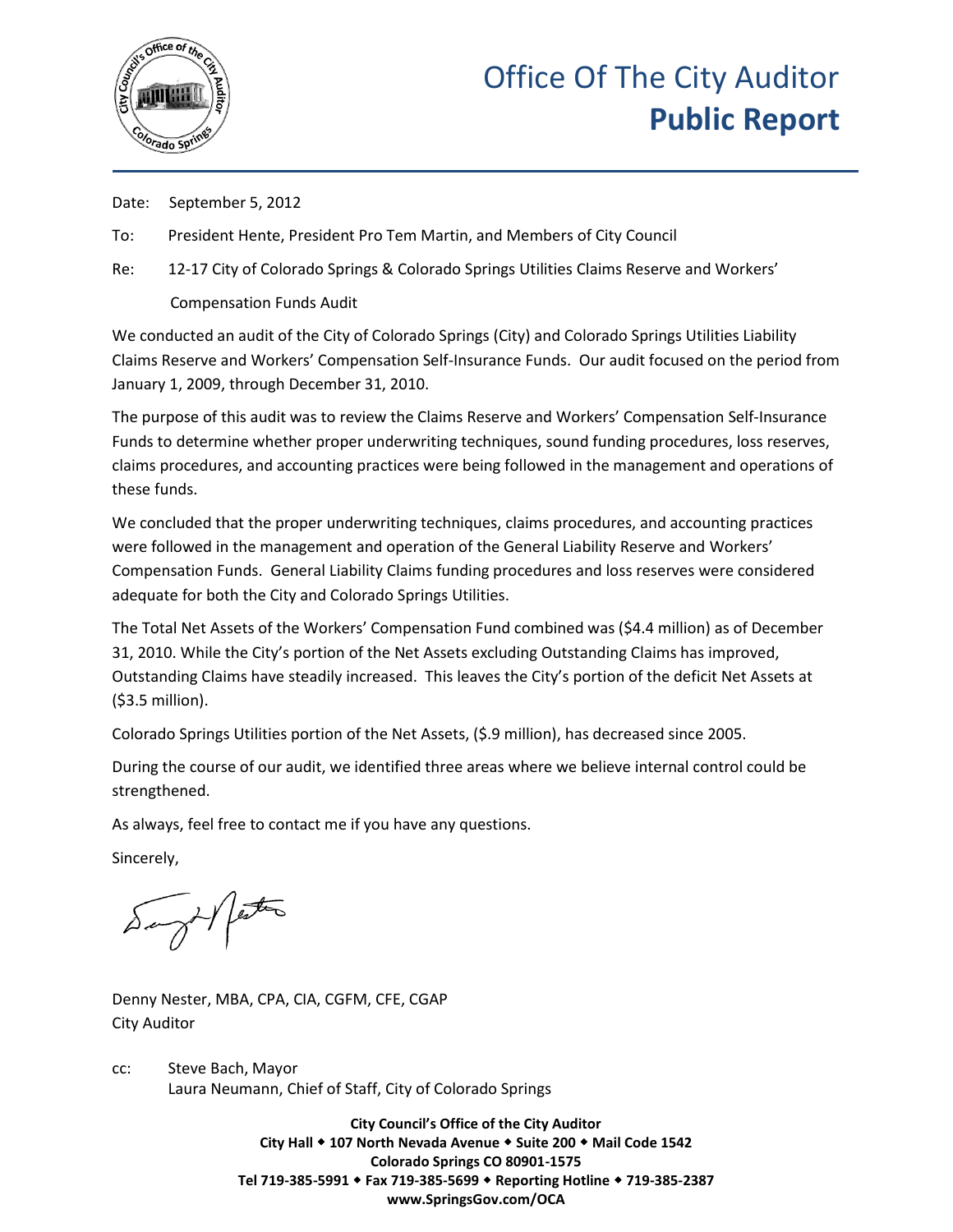

# cc: (continued)

Kara Skinner, Chief Financial Officer, City of Colorado Springs Mike Sullivan, Director, Human Resources, City of Colorado Springs Victoria McColm, Acting Risk Manager, City of Colorado Springs Jerry Forte, Chief Executive Officer, Colorado Springs Utilities Bill Cherrier, Chief Planning & Financial Officer, Colorado Springs Utilities Carl Cruz, Chief Customer & Corporate Services Officer, Colorado Springs Utilities David Padgett, Chief Environment, Health & Safety Officer, Colorado Springs Utilities Dede Jones, Financial Services General Manager, Colorado Springs Utilities Sandi Yukman, Human Resources General Manager, Colorado Springs Utilities Sonya Thieme, Accounting Manager, Colorado Springs Utilities Dave Maier, Enterprise Risk Management Manager, Colorado Springs Utilities Dominic Romano, Safety & Health Manager, Colorado Springs Utilities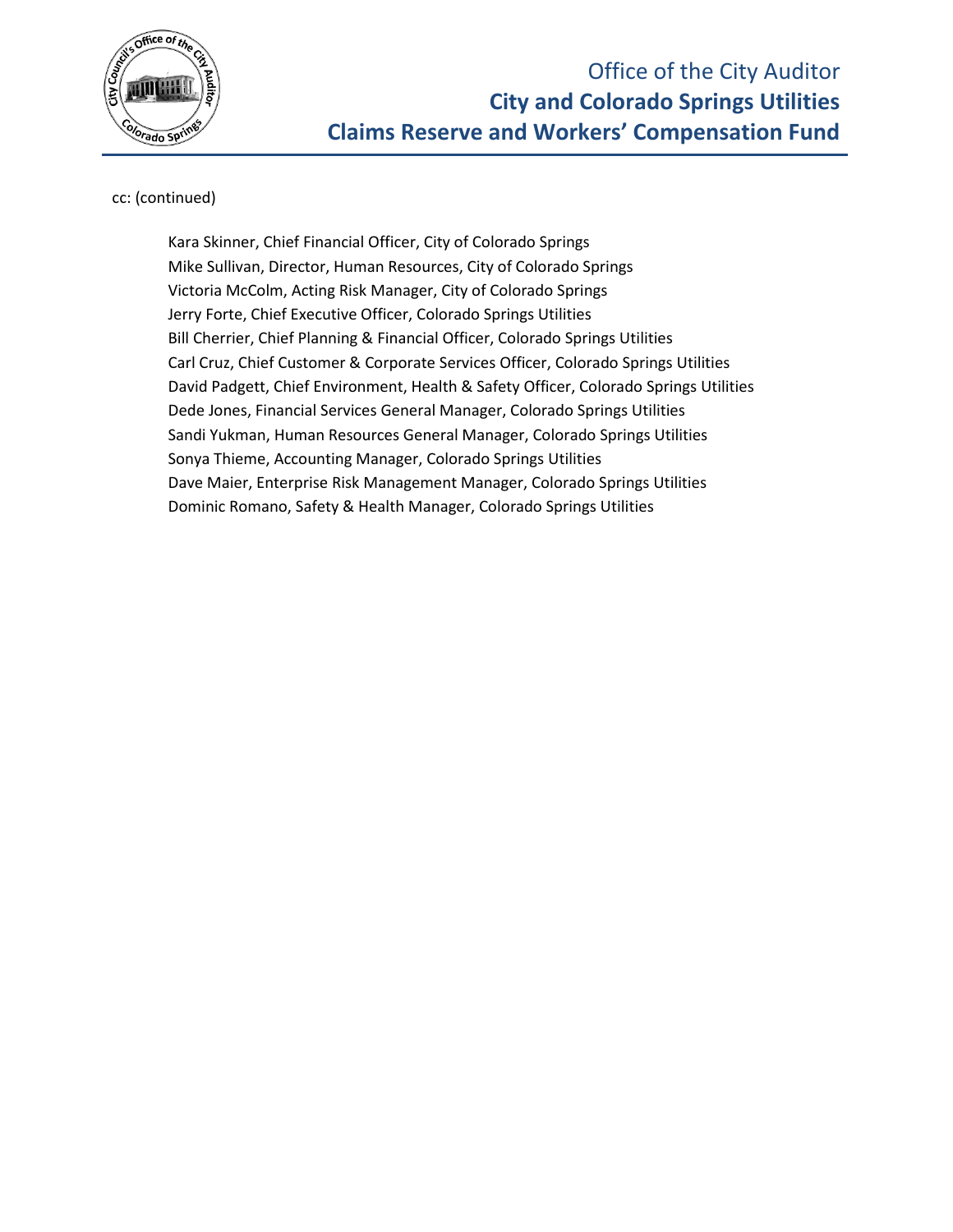

| ${\sf Background}\,\\$                                                                                          |
|-----------------------------------------------------------------------------------------------------------------|
|                                                                                                                 |
|                                                                                                                 |
|                                                                                                                 |
|                                                                                                                 |
| Observation 2 - City Risk Management did not obtain a third party report on information security controls from  |
| Observation 3 - Segregation of duties over processing and payment of general liability claims was not adequate7 |
|                                                                                                                 |
|                                                                                                                 |
|                                                                                                                 |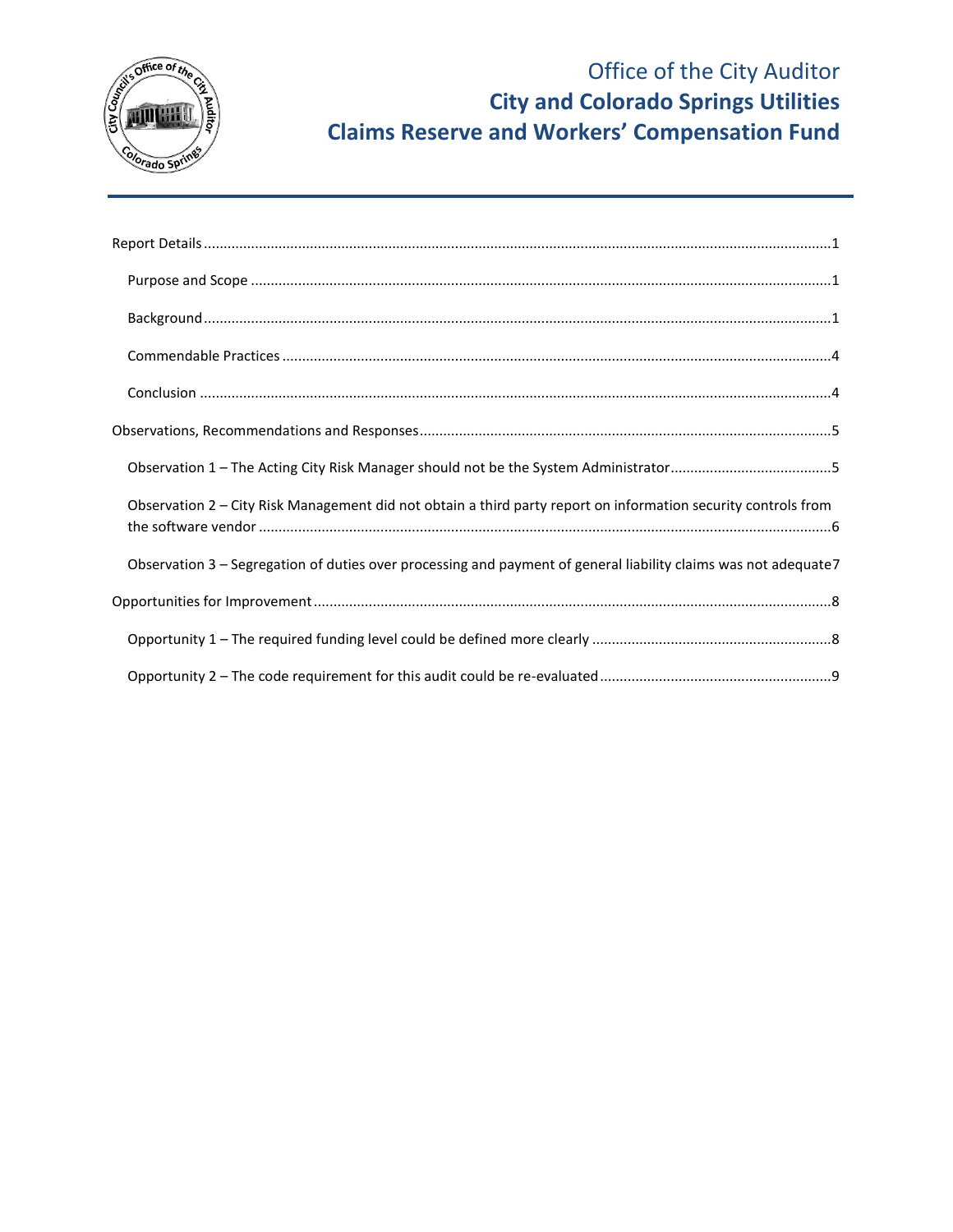

# <span id="page-7-0"></span>**REPORT DETAILS**

#### <span id="page-7-1"></span>PURPOSE AND SCOPE

We performed an audit of the City of Colorado Springs and Colorado Springs Utilities Claims Liability Reserve and Workers' Compensation Funds. The purpose of the audit was to evaluate the adequacy of existing underwriting techniques, funding procedures, loss reserves, claims procedures and accounting practices in place in the management and operations of the Claims Reserve and Workers' Compensation Funds. We evaluated whether these processes were functioning as intended and enabled the organizations objectives and goals to be met.

The scope of the audit included review of the processes used in claims handling procedures, evaluation of the control environment and internal controls in place, and verification that adequate loss reserves and funding existed. Our audit covered the period from January 1, 2009 through December 31, 2010.

To accomplish our audit objectives, we reviewed departmental policies and procedures and obtained an understanding of the internal control structure for claims management. We reviewed City and Colorado Springs Utilities' Claims Reserve Fund Committee reports to analyze the adequacy of funding for the Liability and Workers' Compensation claims, and interviewed management and staff.

#### <span id="page-7-2"></span>BACKGROUND

The City and Colorado Springs Utilities were self-insured for both Workers' Compensation and General Liability Claims. General Liability would include property claims such as damage to personal property claimed by the public. The City administered the Workers' Compensation and General Liability Claims processes on behalf of Colorado Springs Utilities.

The City Code required that the City Auditor perform a review of the General Liability Claims and Workers' Compensation Funds at least once every two years. Our prior audit periods for the Claims Reserve Fund and Workers' Compensation Fund audit were January 1, 2007, to December 31, 2008, and January 1, 2008, to December 31, 2008, respectively.

The City Risk Management Department employees administered all aspects of the claims process, to include initiating loss or injury reports, investigating claims, updating vendors, and authorizing and initiating payments to be made by the Accounts Payable function.

The City Risk Management Department was organized into two sections—General Liability Claims and Workers' Compensation. In the prior audit period, each had two adjusters reporting to a Supervisor, who in turn reported to the Risk Manager. Since September 2010, the City Risk Manager and General Liability Claims Supervisor positions have been vacant. These responsibilities have been performed by the Acting Risk Manager, formerly the Risk Supervisor. An administrative employee performed much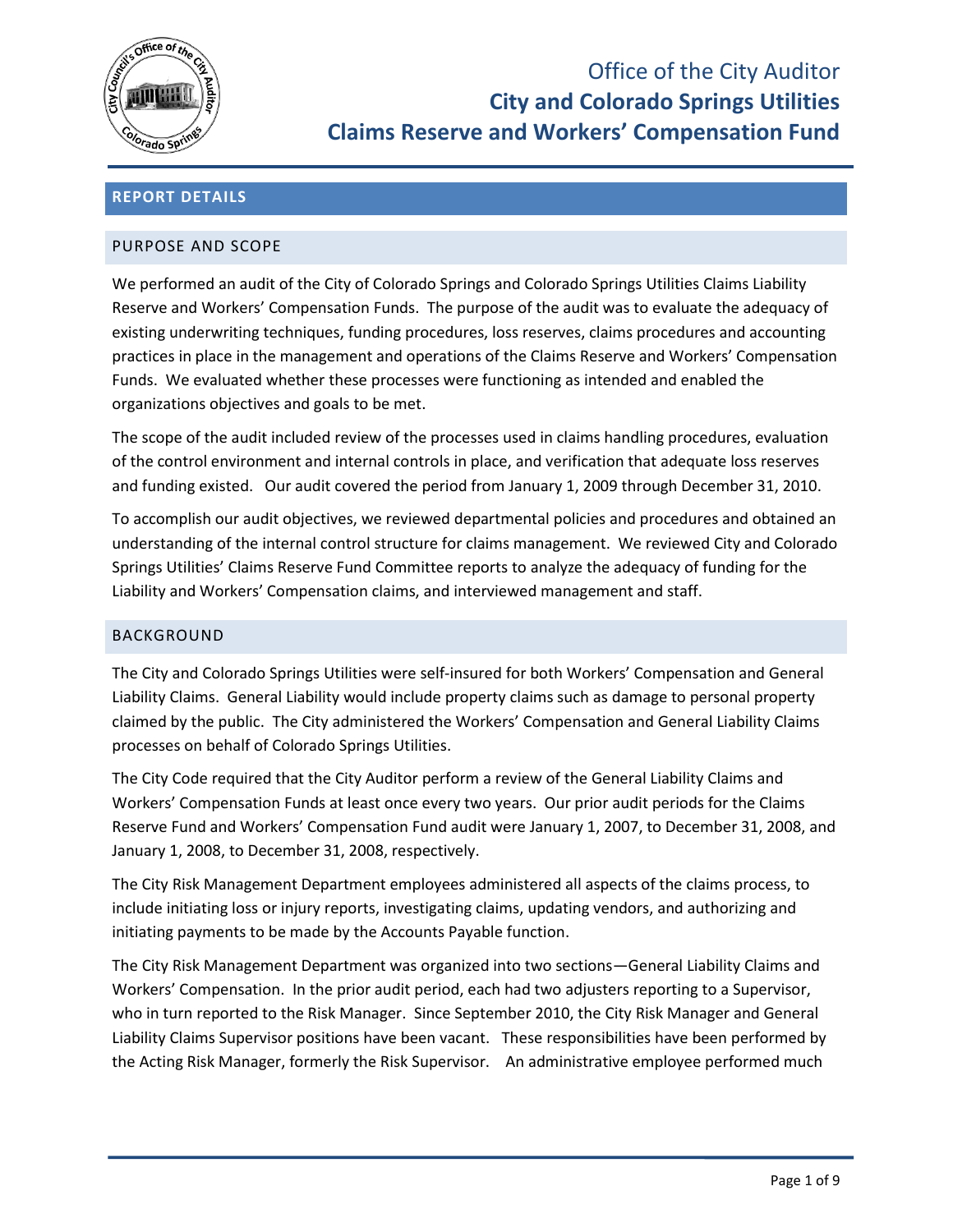

of the data input related to setup and payment processing. Claims were processed utilizing a vendorhosted and supported software system.

For 2009, 846 General Liability claims and 466 Workers' Compensation claims were filed against the City and Colorado Springs Utilities. In 2010, 961 liability claims and 417 Workers' Compensation claims were filed against the City and Colorado Springs Utilities.

Organizations that administered their own Workers' Compensation programs were required to have excess insurance policies for large claims. For 2010, this excess insurance policy covered Workers' Compensation claims over a \$750,000 self insured retention per claim.

General Liability claims against the City were paid from the Claims Reserve Self-Insurance Fund. Although City Risk Management administered claims on behalf of Colorado Springs Utilities, these payments were not made from a common fund. Instead, Colorado Springs Utilities maintained a separate reserve account and paid claims directly as recommended by City Risk Management.

Under City Code section 1.5.503, the City Risk Manager or Acting Risk Manager was authorized to settle liability claims under \$50,000. Settlements between \$50,000 and \$100,000 were approved by a Claims Review Board. The Board consisted of the Mayor, for claims against the City, Colorado Springs Utilities Executive Director for claims against Colorado Springs Utilities, the City Attorney, Chief Financial Officer, and the affected department, division, office or agency directors or managers. Claims with proposed settlement amounts that exceeded \$100,000 required City Council approval.

## City of Colorado Springs Workers' Compensation Funding

The City Claims Reserve Fund Committee recommended additional contributions to the fund both in 2009 (\$3.8 million) and 2010 (\$4.0 million). The City exceeded the Committee contribution recommendations both in 2009 (\$4.25 million) and 2010 (\$4.38 million). However, outstanding claims have continued to increase from \$3.76 million in 2008 to \$4.72 million in 2010.

| <b>City of Colorado Springs</b>         | 2008          | 2009          | 2010          |
|-----------------------------------------|---------------|---------------|---------------|
| Revenue                                 | \$4,262,034   | \$4,277,113   | \$4,399,436   |
| Claims and expenses                     | (\$3,791,402) | (\$4,266,487) | (\$3,702,349) |
| <b>Annual Gain or Loss</b>              | \$470,632     | \$10,626      | \$697,088     |
| Net Assets excluding Outstanding Claims | \$530,416     | \$541,043     | \$1,238,130   |
| <b>Outstanding Claims</b>               | (\$3,759,028) | (\$3,957,572) | (\$4,723,490) |
| <b>Total Net Assets</b>                 | (\$3,228,612) | (\$3,416,529) | (\$3,485,360) |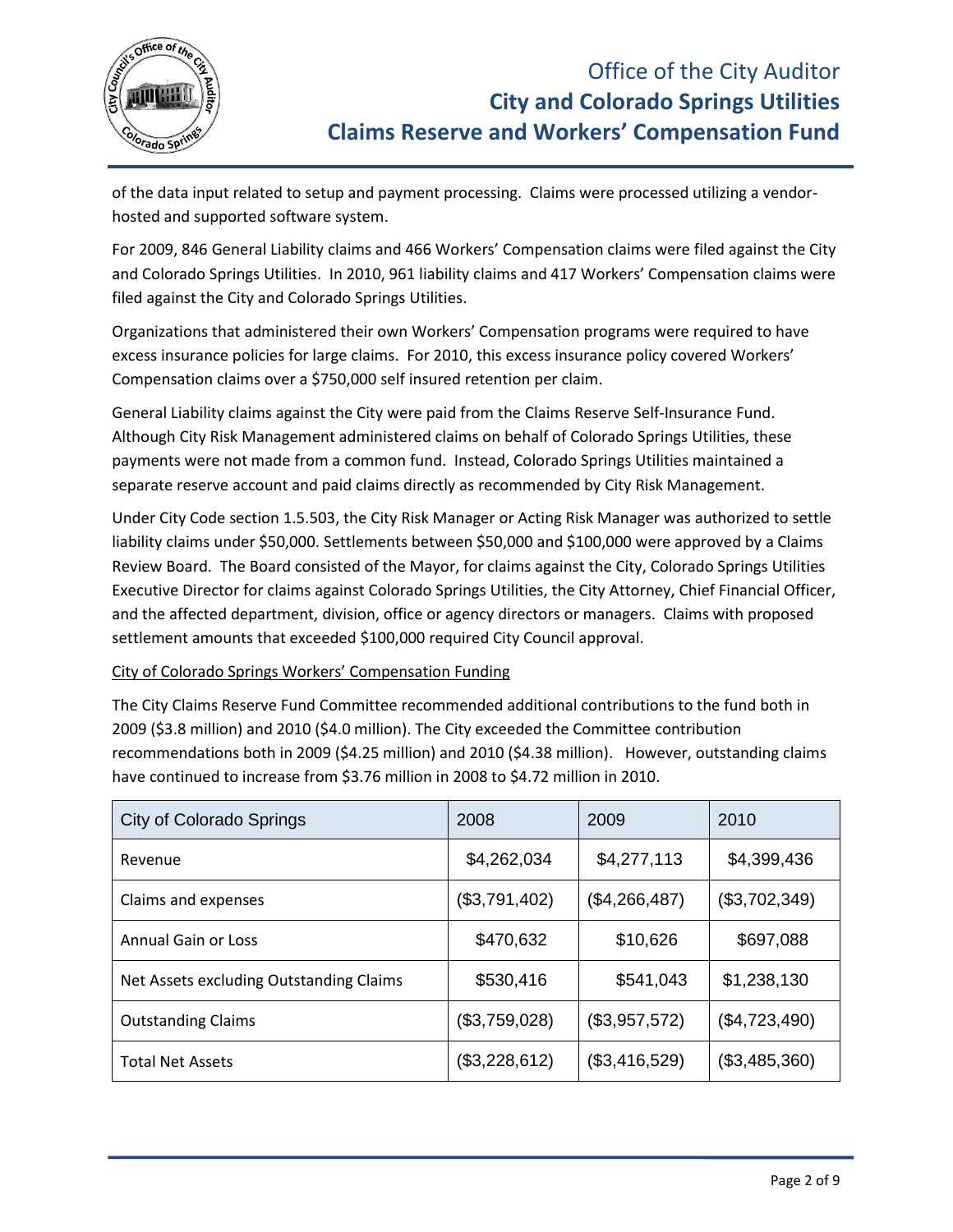

The Net Assets excluding Outstanding Claims as of December 31, 2010, was \$1,238,130 and would have covered 26% of the outstanding claims of \$4.7 million. The Net Assets excluding Outstanding Claims in 2009 of \$541,043 would have covered 13.7% of outstanding claims of approximately \$4 million. If the current year contribution in addition to the Workers' Compensation Fund were not sufficient to cover current year claims and prior year claims approved for payment, the City General Fund would have to cover the difference.

# Colorado Springs Utilities Workers' Compensation Funding

For the calendar years 2009 and 2010, expenses and claim payments exceeded contributions and revenues by approximately \$.47 million. This fund has experienced a net loss for the past six years, reducing the Fund Balance by an average \$.54 million per year. The 2010 year-end Fund Balance was \$.97 million with claims outstanding of \$1.87 million, resulting in a net deficit of \$.91 million.

| <b>Colorado Springs Utilities</b>       | 2008          | 2009          | 2010          |
|-----------------------------------------|---------------|---------------|---------------|
| Revenue                                 | \$1,582,052   | \$1,582,946   | \$1,835,613   |
| <b>Claims and Expenses</b>              | (\$2,343,128) | (\$1,961,934) | (\$1,928,108) |
| <b>Annual Gain or Loss</b>              | (\$761,076)   | (\$378,987)   | (\$92,495)    |
| Net Assets excluding Outstanding Claims | \$1,438,333   | \$1,059,346   | \$966,851     |
| <b>Outstanding Claims</b>               | (\$1,873,916) | (\$2,131,708) | (\$1,874,245) |
| <b>Total Net Assets</b>                 | (\$435,583)   | (\$1,072,362) | (\$907,394)   |

Colorado Springs Utilities established a Claims Reserve Fund Committee in 2009 which was responsible for reviewing funding levels and recommending contributions to the Workers' Compensation Fund. This Committee included Colorado Springs Utilities managers as well as the City Acting Risk Manager. In both 2009 and 2010, the Colorado Springs Utilities Funding Committee recommended increases in funding contributions (\$1.84 million in 2009 and \$2.13 million in 2010). The Committee also believed, however, claims were decreasing due to better risk management. The actual contributions made by Colorado Springs Utilities to the fund were \$1.56 million in 2009 and \$1.82 million in 2010.

The Net Assets excluding Outstanding Claims as of December 31, 2010, was approximately \$.97 million and would have covered 52% of the outstanding claims of \$1.9 million. The Net Assets excluding Outstanding Claims on December 31, 2009, of approximately \$1.1 million would have covered 50% of \$2.1 million in outstanding claims. If annual contributions were not sufficient to pay current year claims and expenses, the fund would be unable to pay all outstanding claims and Colorado Springs Utilities would have to pay the difference.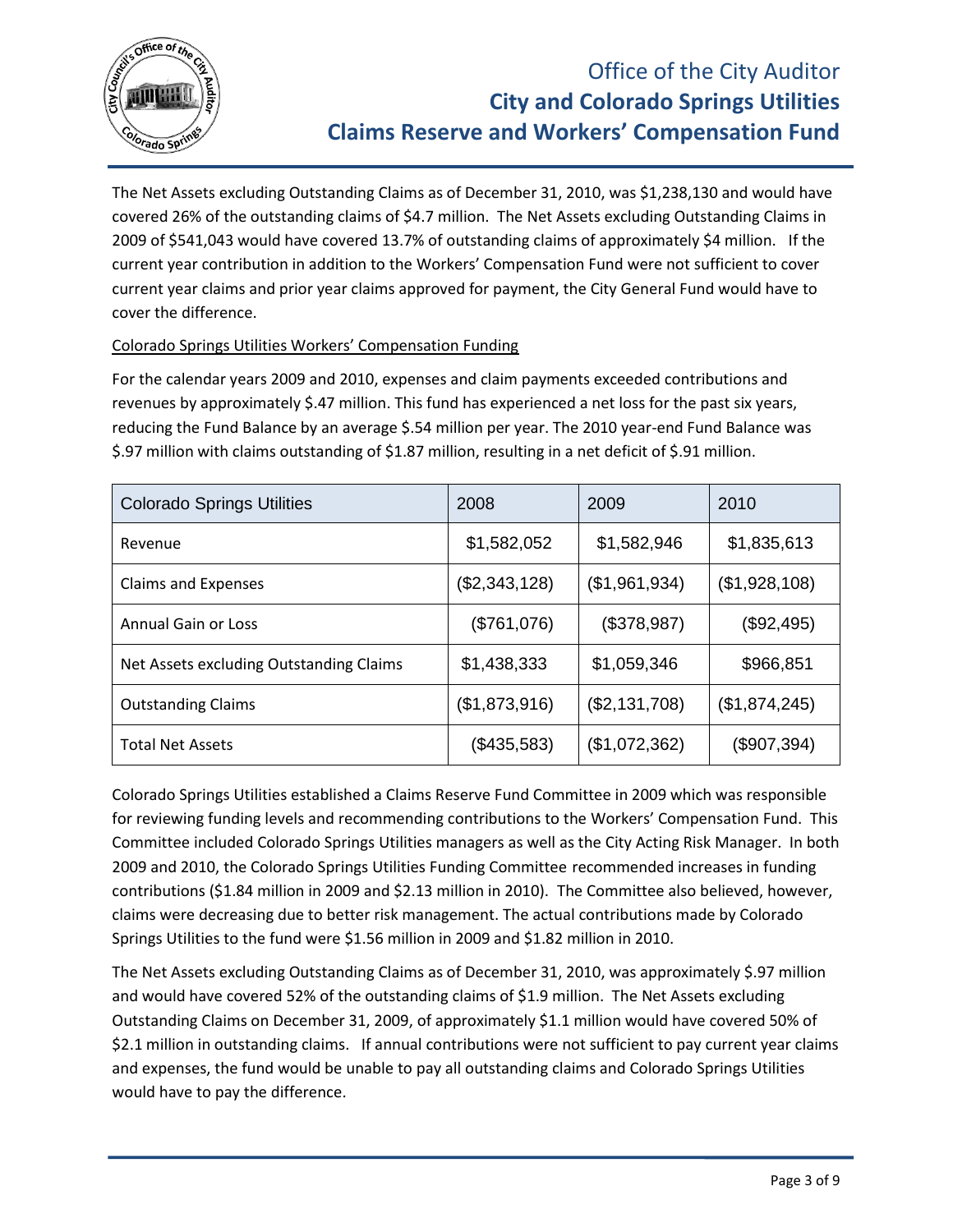

City Code includes the following related to adequate funding: "maintain reserves to provide for contingency so that in any year the contribution of the Workers' Compensation claim reserve funds from other funds is adequate to cover the actual expenses realized in that year." We noted the City and Colorado Springs Utilities have made adequate contributions to cover payments on the current year and outstanding claims on a "pay as you go basis." Please see more details in the Opportunity for Improvement section in this report which relates to defining adequate reserve levels.

# <span id="page-10-0"></span>COMMENDABLE PRACTICES

The City of Colorado Springs engaged Summit Point Consulting to conduct an analysis of the City's current Workers' Compensation management program in May of 2011. Summit Consulting concluded that the City's self-insured program was a reasonable alternative for the City. The Analysis noted the City's claims handling performance was excellent and exceeded many of the standards in the insurance industry.

The Claim's Reserve and Workers' Compensation staff were cooperative and responsive to our audit and recommendations as evidenced by the work they completed prior to the issuance of our report to correct issues brought to their attention.

## <span id="page-10-1"></span>CONCLUSION

Based on the audit procedures performed, we conclude proper underwriting techniques, claims procedures, and accounting practices were followed in the management and operation of the General Liability Claims Reserve and Workers' Compensation Funds. General Liability Claims funding procedures and liabilities accrued were considered adequate for both the City and Colorado Springs Utilities.

City funding procedures and Net Asset balances for Workers' Compensation were questioned in the prior audit report dated April 28, 2010. In this audit, we have noted that there are opportunities for improvement related to clearly defining adequate funding requirement. While the City has improved the condition of the loss reserve balance, we believe continued improvement may be merited. Colorado Springs Utilities Workers' Compensation Net Asset balances have declined since 2008 due to net losses for the past six years. We believe the Net Asset balances for both entities should be monitored closely and City Council may want to give guidance on what is meant by adequate funding.

During the course of our audit, we identified areas where we believe internal control could be strengthened along with two opportunities for improvement. These areas are detailed n the following pages.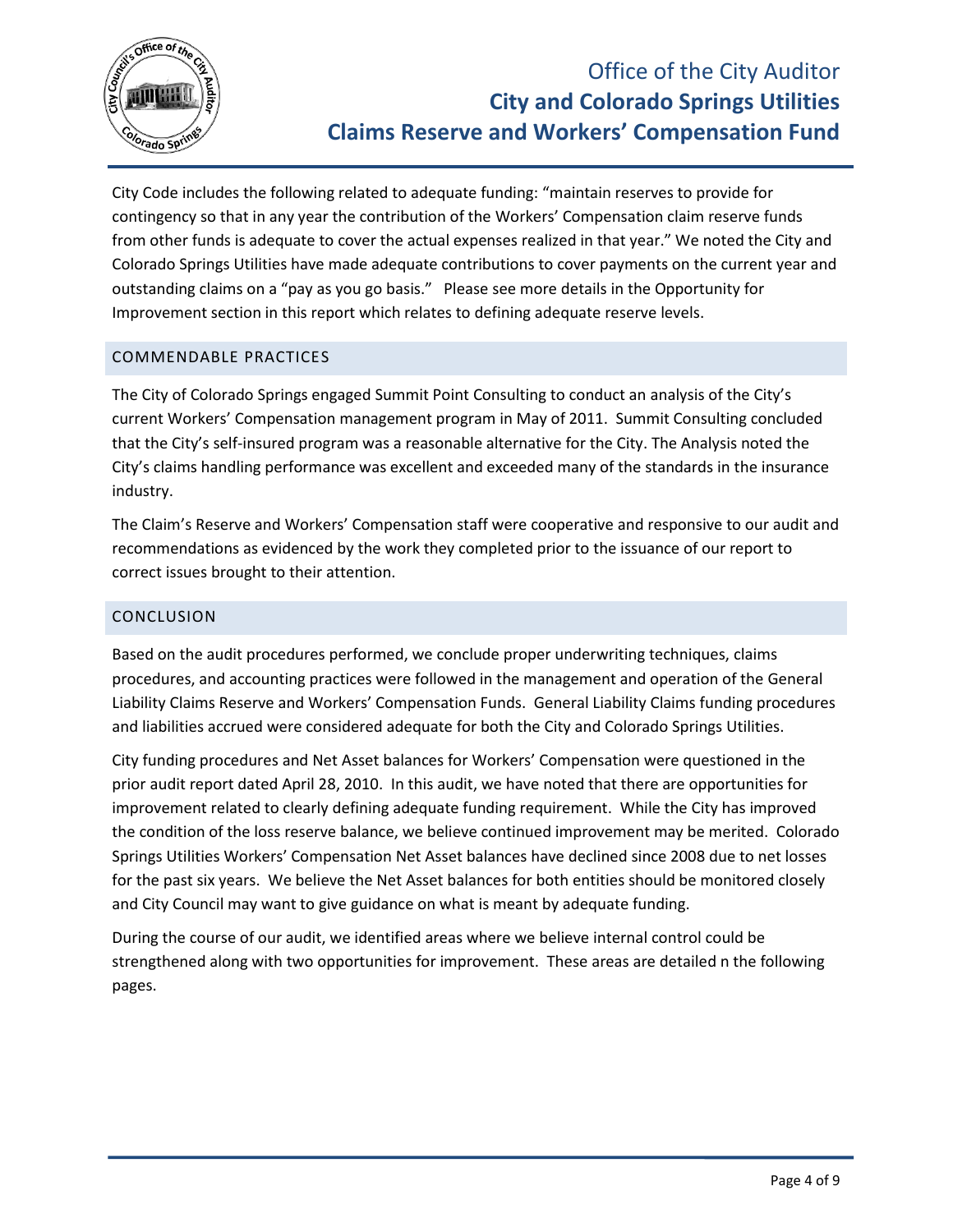

## <span id="page-11-0"></span>**OBSERVATIONS, RECOMMENDATIONS AND RESPONSES**

# <span id="page-11-1"></span>OBSERVATION 1 – THE ACTING CITY RISK MANAGER SHOULD NOT BE THE SYSTEM ADMINISTRATOR

The City Acting Risk Manager performed system administration duties for claims processing system. The System Administrator duties included adding and deleting users, creating user profiles, and updating passwords for system users. The claims system did not allow users to enter and change their own password. These abilities created the opportunity to process transactions under another employee's user ID. Since the Acting Risk Manager performed claim reviews, an improper payment might not be detected.

City Risk Management has taken steps to mitigate some risk related to the Acting Risk Manager's role as system administrator since our prior audit. These mitigating controls included separate user profiles to perform administrative activities and supervisor functions, and disabling the ability to turn off transaction logging. Additionally, a transaction log was put in place. However, the log report was not reviewed by anyone such as the Acting Risk Manager's Supervisor, so this reduced the effectiveness of the control.

Some risk still exists that the Acting City Risk Manager could change permissions, then enter, process, and pay fictitious claims such as general liability claims.

## AUDITOR'S RECOMMENDATION

The City Acting Risk Manager's Supervisor should review log reports, or system administration duties should be transferred to someone independent of transaction processing.

#### CITY'S RESPONSE

While no improper transactions have taken place since the inception of the program, the system administration duties have been removed from the Acting Risk Manager role and assigned to another user who does not perform transaction processing.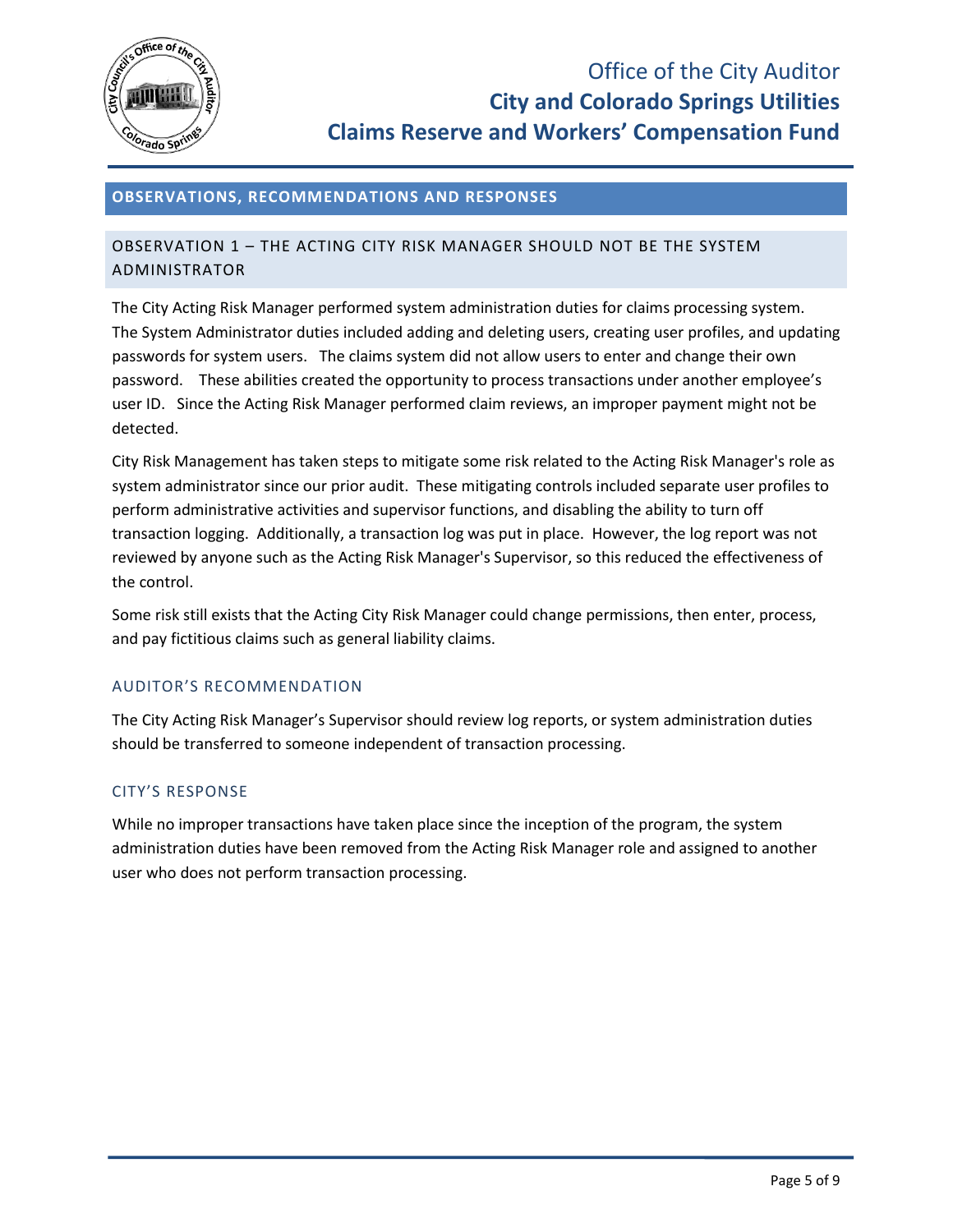

# <span id="page-12-0"></span>OBSERVATION 2 – CITY RISK MANAGEMENT DID NOT OBTAIN A THIRD PARTY REPORT ON INFORMATION SECURITY CONTROLS FROM THE SOFTWARE VENDOR

Claims were processed using a web-based system hosted by a software vendor. Vendors processing data via the web should provide their customers with a report from a third party on information security and data processing controls, known as Service Organization Control (SOC) reports. These reports provide assurance that the web hosting vendor has adequate information technology controls to ensure the integrity of processed data and to protect data from disclosure.

We noted that the applicable SOC report on the effectiveness of the security, availability, processing integrity, confidentiality, or privacy of information processed, had not been obtained from the vendor by City Risk Management.

Additionally, we noted the contract was effective in 2005 for a five-year term. This five-year term could be renewed for an additional five years, but had not been extended at the time of our review.

# AUDITOR'S RECOMMENDATION

City Risk Management should obtain the Service Organization Control (SOC) report from the software vendor that hosts the application used to process Workers' Compensation and General Liability claims.

In addition, City Risk Management should update the system support contract with the vendor. The contract should be updated to ensure pricing, terms and conditions are documented.

## CITY'S RESPONSE

We have communicated with our database vendor, Mountain View Software Company. Mountain View is in transition, moving the data to a separate facility. This should be completed within the next three months. At that time an SOC will be available and provided.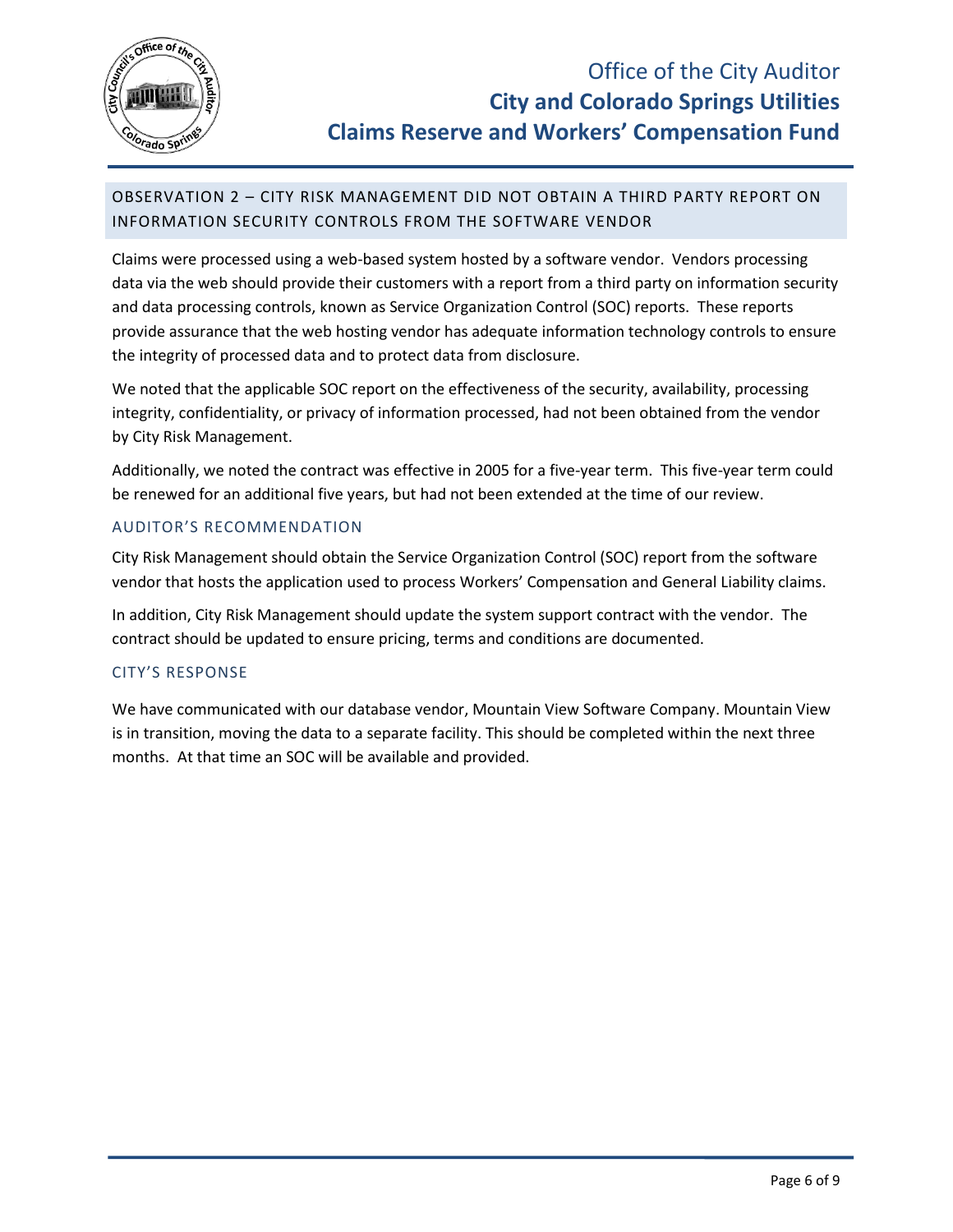

# <span id="page-13-0"></span>OBSERVATION 3 – SEGREGATION OF DUTIES OVER PROCESSING AND PAYMENT OF GENERAL LIABILITY CLAIMS WAS NOT ADEQUATE

In our prior audit, the General Liability Claims Supervisor obtained all the messages from potential claimants received by the department, then assigned claims to adjusters. This process provided some assurance that the claim was valid because the adjuster would not know who would be assigned the claim, and the Supervisor had first-hand knowledge that a claim report was received from the public. This process strengthened the internal control environment.

However, the General Liability Claims Supervisor position was eliminated. The current practice is for adjusters to take claim reports from voice mail without involvement from Supervision, which weakened the control environment discussed in the prior paragraph. Some compensating controls were in place to mitigate this risk. The City Acting Risk Manager performed claims file reviews on a sample of claim files throughout the year as part of performance management, but not all payments were verified to supporting documentation prior to processing. Additionally, checks were returned to General Liability Claims Adjusters in some cases, such as when the claimant would not sign the release without receiving the check.

During our review, this control weakness was communicated to the City Acting Risk Manager and control procedures were put in place. The Acting Risk Manager began reviewing all Liability claim files before the payment request was processed. Additionally, a process change was made to route checks not mailed directly to claimants. These payments were routed first to the Administrative Technician, then to the Acting Risk Manager for review prior to distribution to the adjuster for settlement.

## AUDITOR'S RECOMMENDATION

- 1. The City Acting Risk Manager should review all General Liability claims before checks are processed.
- 2. If checks are not mailed to the claimant, they should be reviewed by the City Acting Risk Manager before returning to adjusters.
- 3. The City Acting Risk Manager should assign the claims to the adjusters rather than having the claims self-assigned or the City Risk Manager should contact a sample of claimants to verify the claim.

## CITY'S RESPONSE

Subsequent the 2011 audit, recommendations #1 and 2 have been implemented. Recommendation #3 has not been implemented due to limitations in resources. Additional claim files are reviewed monthly to ensure the quality and integrity of the liability claim handling program.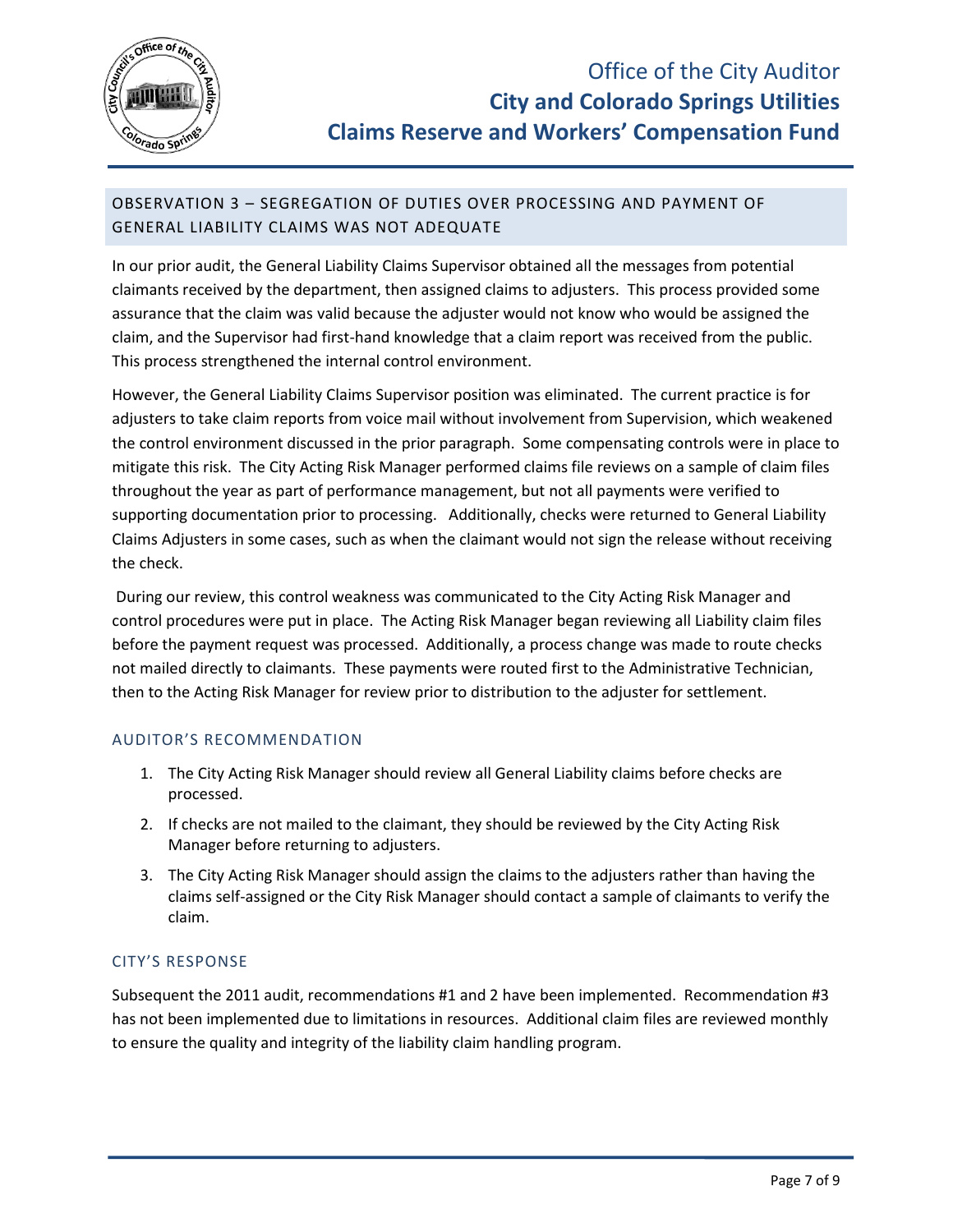

## <span id="page-14-0"></span>**OPPORTUNITIES FOR IMPROVEMENT**

#### <span id="page-14-1"></span>OPPORTUNITY 1 – THE REQUIRED FUNDING LEVEL COULD BE DEFINED MORE CLEARLY

City Code required funding of the Workers' Compensation Fund. However, the required funding levels were not clear. The City and Colorado Springs Utilities administered the requirement in a way that funding was available for claims in the year they were paid. However, contributions were not made in an amount to fund all claim liabilities recorded. Therefore, an unfunded liability existed. If contributions were not adequate in any given year, the General Fund of the City or Colorado Springs Utilities would be required to cover the difference.

City Code 1.5.602: Workers' Compensation Claim Reserve Fund: Section B states, "The workers' compensation claim reserve funds shall maintain reserves to provide for contingency so that in any year the contribution of the workers' compensation claim reserve funds from other funds is adequate to cover the actual expenses realized in that year." Later in the same paragraph, City Code states, "Each fund balance shall include sufficient funds to cover and discharge all known and potential workers' compensation liability and allow for administrative costs in discharging the liability." These two statements appear to conflict with each other. The first statement limits funding to actual expenses realized in a year, while the second calls for funding of all known and potential liability.

## AUDITOR'S RECOMMENDATION

City Council could consider revising City Code to better define whether adequate funding for Workers' Compensation included funding for all claims or only for the current years actual expenses.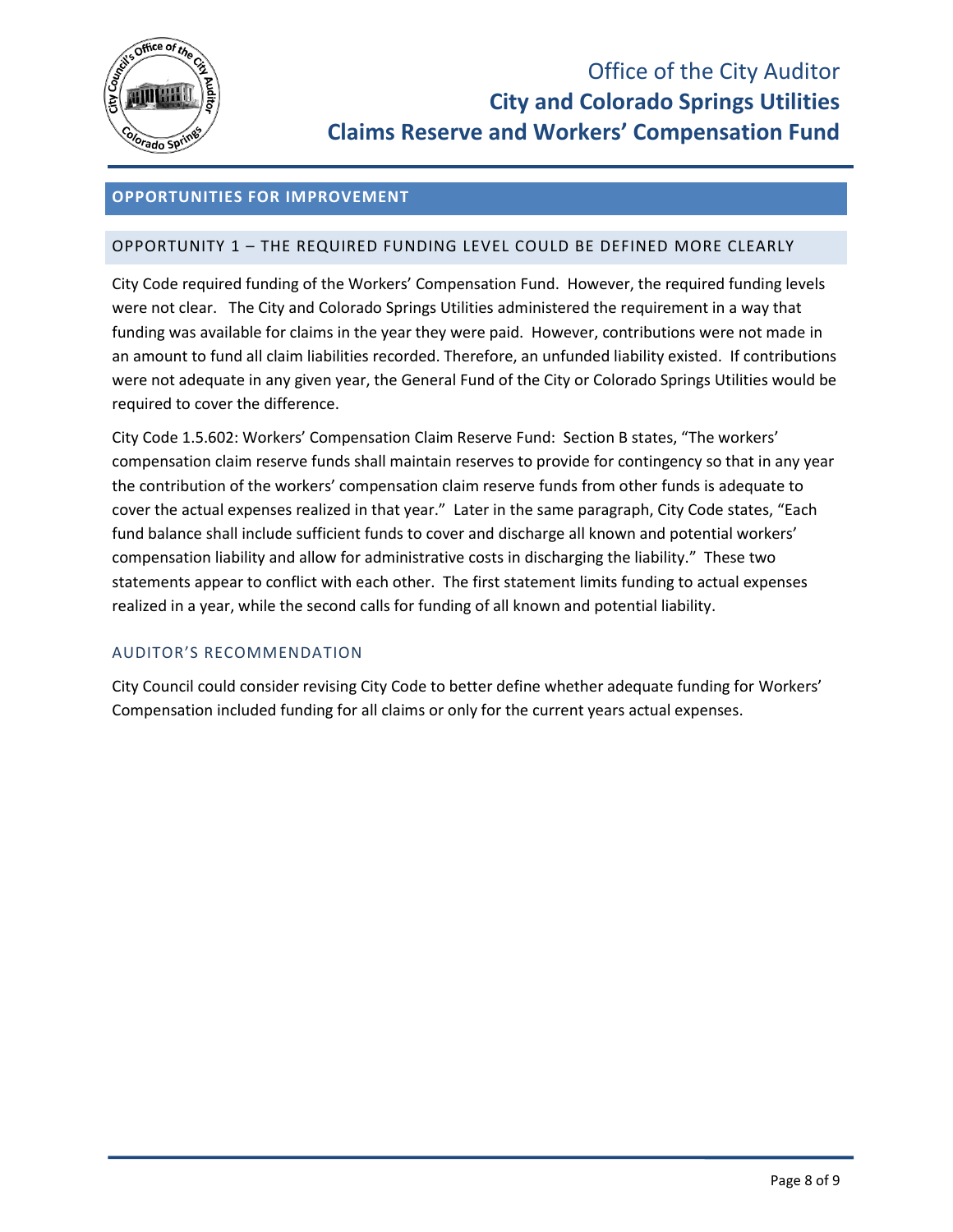

# <span id="page-15-0"></span>OPPORTUNITY 2 – THE CODE REQUIREMENT FOR THIS AUDIT COULD BE RE-EVALUATED

City Code requires the City Auditor to examine the Workers' Compensation and Claims Liability Fund at least once every two years to determine that proper underwriting techniques, sound funding procedures, loss reserves, claims procedures, and accounting practices are being followed. The City Auditor's Office has been performing audits every two years in compliance with these Code requirements.

While this audit has been performed as specified, we noted that the Colorado Department of Workers' Compensation performed compliance based audits on the areas of proper underwriting techniques, loss reserves, and claims procedures. Additionally, Claims Funding Committees were in place to monitor claims and funding. The external audit of the City's financial statements included a review of accounting practices in the City Risk Management areas. These internal and external oversight activities limited the risk associated with Workers' Compensation and General Liability Claims activities.

#### AUDITOR'S RECOMMENDATION

City Council may want to consider revising the City Code provision that requires the City Auditor to examine the Workers' Compensation and Claims Liability Fund at least once every two years. The scope of the City Auditor's review could be limited to review of the adequacy of funding procedures or the City Auditor could be instructed to conduct a risk assessment and perform audit procedures as warranted.